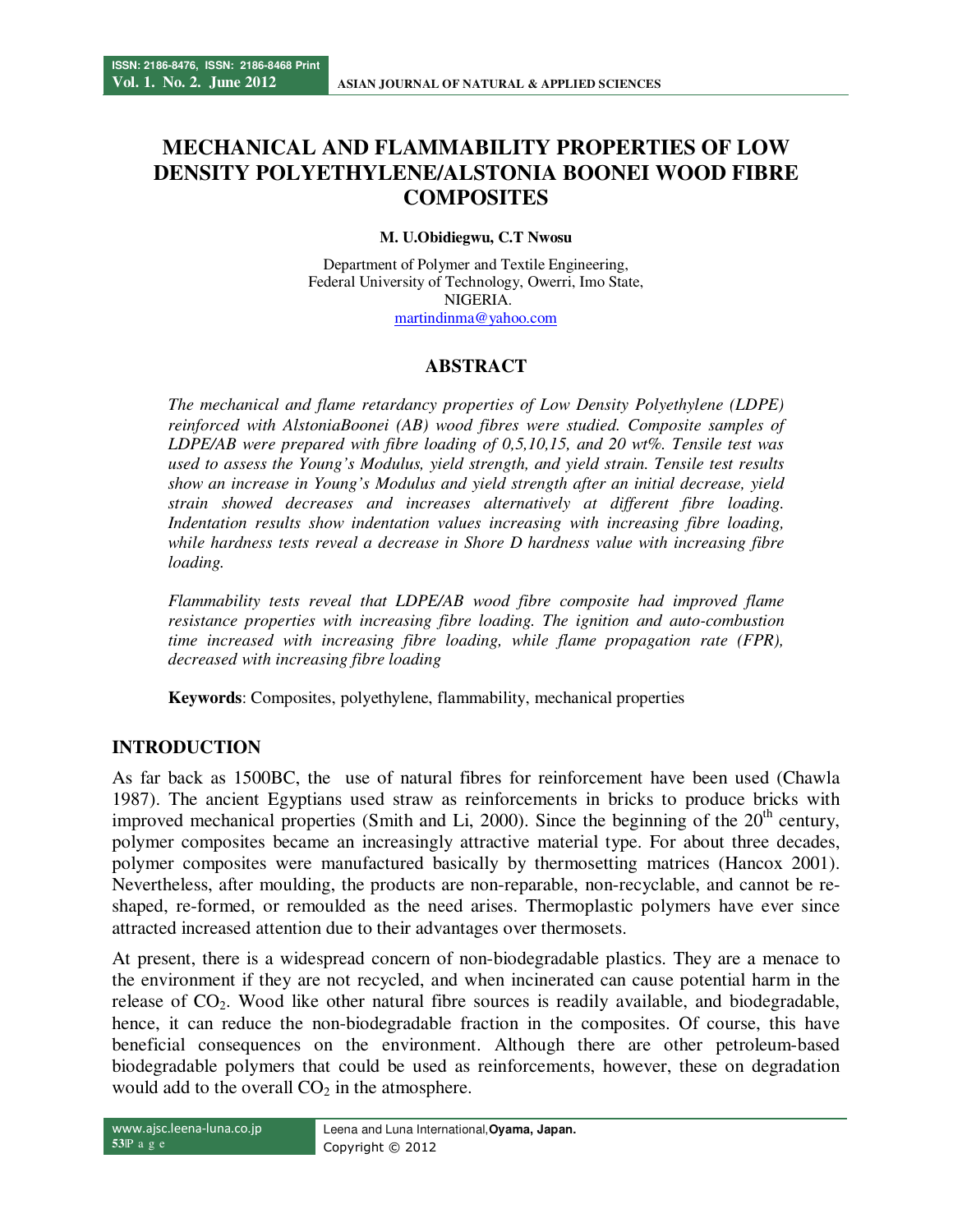The specific advantages offered by natural fibres like, low cost, low density, high toughness, acceptable specific strength, enhanced energy recovery, recyclability, etc, (Chauhan et al., 2000; Debapriya 2004; Jacob et al., 2006), prompted the use of various fibres as reinforcements. Sisal, Jute, flax, hemp, henequen, and others have been used to make composites (Fung 2003a; Keller 2003; Garkhail et al. 2000; Herrar-Franco et al. 1997). In jute fibre reinforced HDPE composites, the mechanical properties are enhanced at fibre loading of 10 - 30%, and then starts deteriorating afterwards (Mohanty et al. 2006). Untreated, alkaline, and silane treated flax fibre was used to reinforce HDPE (Anup 2008). It was observed that mechanical properties improved with increasing fibre content, with silane treated flax fibres showing the best mechanical properties. Anupalluded this to be a result of better interfacial adhesion. It has been reported that flax reinforced composites have not significantly increased the tensile strength of composites because of poor adhesion between fibre and matrix (Oksman et al. 2003; Santos and Pezzin 2003). Improved mechanical properties of fibre reinforced composites have been alluded to improved bonding between the fibre and the matrix (Mohanty et al. 2001; Bledzki and Gassan 1999). Though different fibre sources have been used, nevertheless, most native African plants have not been used as reinforcements in polymers. Hence, the mechanical and flammability properties of LDPE and various African plants remain open to research.

Low Density Polyethylene is a very useful thermoplastic material which has found application in almost all industrial and domestic circles. Although, different reinforcing materials have been used to improve the properties of this polymer, natural fibres have remained very useful reinforcements. PE remains useful as composite matrix due to its melting temperature. Thus, natural fibres which degrade at a higher temperature could be used. For polymers with very high melting point, the fibre can experience degradation during compounding. This may adversely affect the mechanical properties of the fibre, and invariably, that of the composite (Van de Velde and Kiekens 2001).Although PE offers this advantage over most thermoplastics, studies on PE composites with a host of fibres still needs to be developed.

Due to the wide range of polymer application, its flammability characteristic has attracted considerable attention. The combustion of polymers follow a cyclic pattern of preheating, decomposition, ignition, and combustion. In the presence of a flame source, the polymer becomes preheated. It then loses structural integrity and decomposes releasing combustible hydrocarbon gases into the atmosphere. The gases at the appropriate temperature ignite, and then combustion takes place releasing heat. The heat continues the cycle: preheating, decomposing, igniting, and finally combusting the polymer. Since the whole process is time dependent, the flammability properties of the polymer can therefore be expressed as a function of time. The use of wood in polymer composites has shown promising flame retardancy properties of the composite. The presence of wood in a polymer composite can reduce the flammability property of the polymer because the amount of available hydrocarbon is reduced. Nevertheless, flammability properties of wood polymer composites have received limited attention in the literature (Stark et al. 2010).

In Africa, AlstoniaBoonei, remains a useful medicinal plant. Due to its use in the treatment of malaria, it is very abundant. The rise of different anti-malarial drug has shifted its relevance and use in the society. Though much research have been made on its medicinal effect, however, its use as reinforcements in polymers have not been researched as such. This research work focuses on the effect AlstoniaBoonei (AB), would have on both the mechanical and flame retardancy properties of Low Density Polyethylene (LDPE).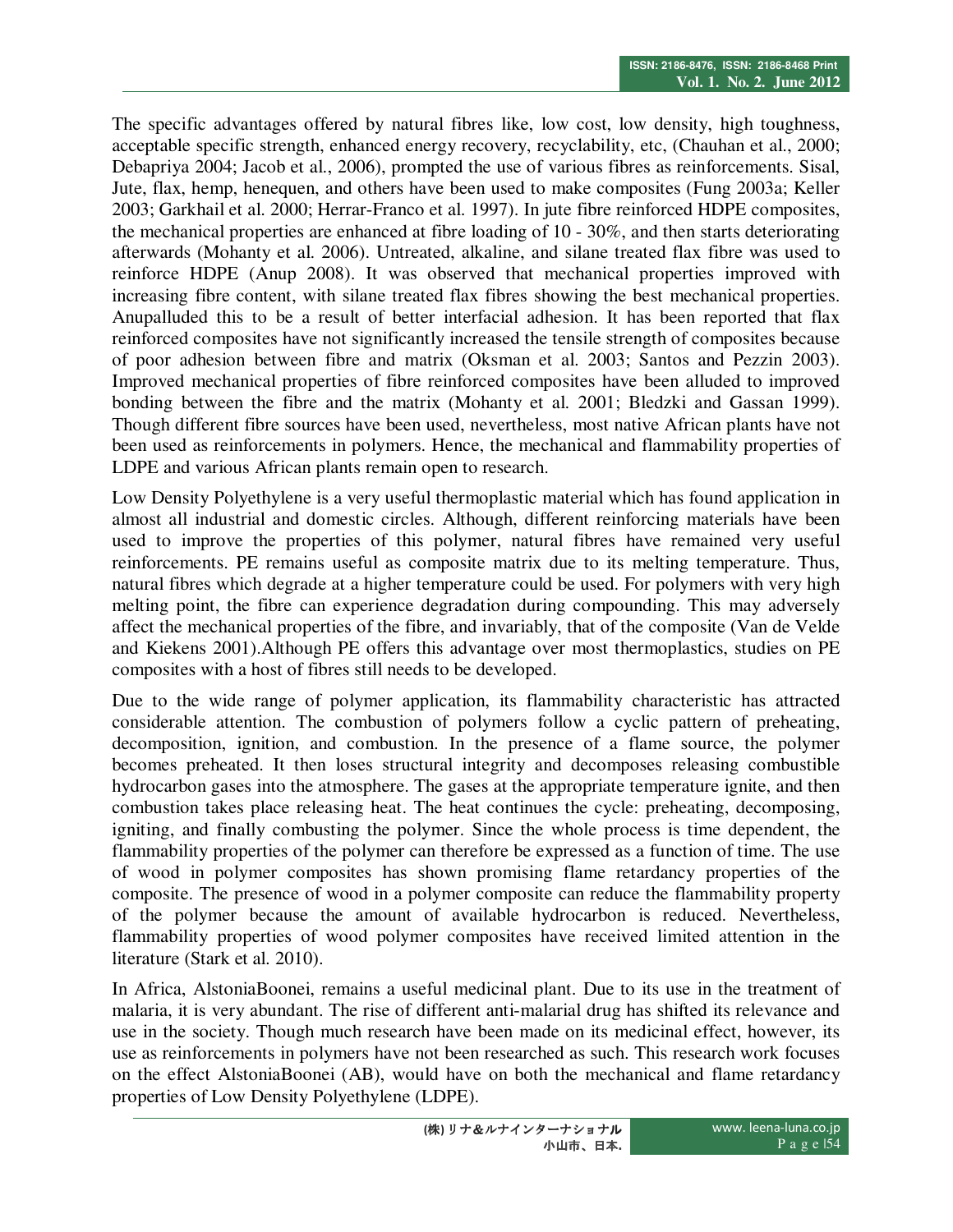### **MATERIALS AND METHODS**

### **Materials**

Low Density Polyethylene was gotten from CEEPLAST Industry Ltd., Adaelu Street, Osissioma Industrial Layout, Aba, Abia State, Nigeria. AlstoniaBoonei was obtained from a local farm in AhiazuMbaise, Imo State, Nigeria. The stem bark samples were dried for three weeks, and then pulverized into powder form. The powdered fibres were then sieved with 0.3mm mesh size at the Corrosion Control Laboratory, Federal University of Technology Owerri, Imo State, Nigeria.

#### **Composite Preparation**

Composite samples were prepared with LDPE/wood fibres using formulations of varying fibre contents from  $0 - 20$  wt%. Powdered samples of LDPE and AB at varying weight contents were fed into an injection moulding machine to produce compounded composite samples. The injection moulding was done by the injection moulding machine in the Department of Polymer and Textile Engineering, Federal University of Technology, Owerri, Imo State, Nigeria was used. Sample formulations are given in Table 3.1.

| <b>Samples</b>  | Kola nut (Stem bark wt. $\%$ )   | LDPE (wt. $\%$ ) |
|-----------------|----------------------------------|------------------|
| <b>LDPE</b>     |                                  | 100              |
| KN1             | 5                                | 95               |
| KN2             | 10                               | 90               |
| KN3             | 15                               | 85               |
| KN4             | 20                               | 80               |
| <b>Samples</b>  | Alstonia Boonei (stem bark wt.%) | <b>LDPE</b>      |
| AB1             | 5                                | 95               |
| AB2             | 10                               | 90               |
| AB <sub>3</sub> | 15                               | 85               |
| AB4             | 20                               | 80               |

#### **Table 3.1 Sample Formulation**

### **TensileTesting**

Tensile Testing of the composite samples were carried out at Socotherm Nigeria Ltd, Oneh, Rivers State, Nigeria. The Tensile tests were carried out using the Matest Machine in accordance with ASTM D638-95 specification.

#### **IndentationTest**

The indentation test of the composite samples was determined by the Indentation Test Machine. The indentation values obtained represent the mean value of three specimens.

### **Hardness Test**

Hardness test on the composite samples was carried out in accordance to ASTM 2240 specification. The Shore D hardness value obtained represents the mean of three specimens.

#### **Flammability Tests**

The following flammability tests were carried out in the Laboratory of the Department of Polymer and Textile Engineering, Federal University of Technology Owerri, Imo State, Nigeria.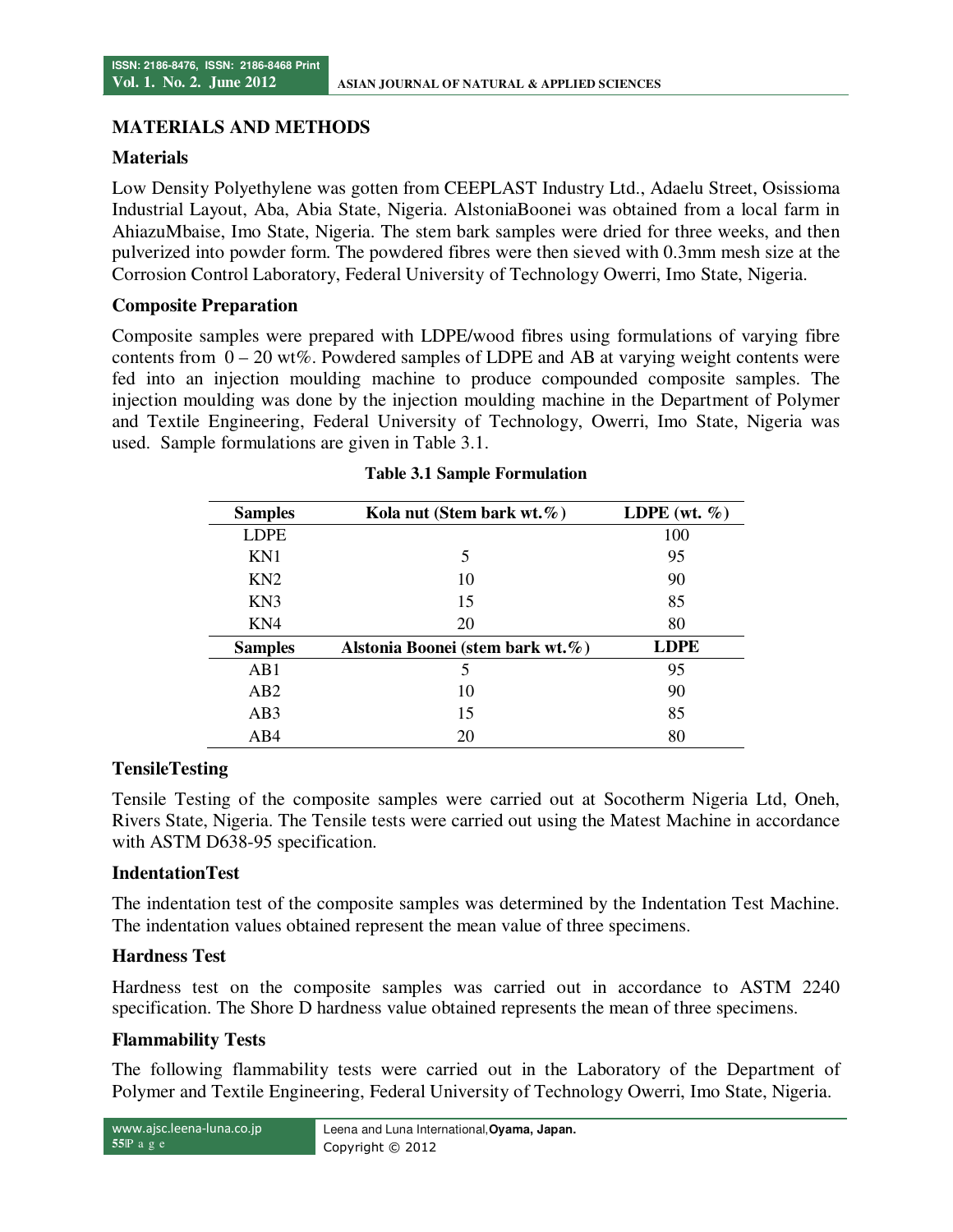# **Ignition time**

Composite samples were held by a retort stand over the heat source at a constant distance. The ignition time was recorded as the time between the initial supply of flame from the heat source and the appearance of flame on the sample. The values obtained represent the mean value of three samples analysed.

## **Auto-combusting time**

Samples were held by a retort stand at a constant distance over a heat source. The autocombusting time was recorded as the time that elapsed between an initial supply of flame and self-sustaining combustion of composite samples. The values obtained represent the mean value of three samples analysed.

### **Flame propagation rate**

The rate of spread of fire was recorded as the flame propagation rate. Composite samples were held by a retort stand at a constant distance over a heat source. Test samples were marked X, a distance 3 cm from the end just above the flame source. The Flame Propagation Time (FPT) was recorded as the time between an initial supply of flame and the combustion of the X mark. Flame Propagation Rate (FPR) is the ratio of the distance from the sample end (i.e., 3 cm) and the flame propagation time. The values obtained represent the mean value of three samples analysed.

$$
FPR = \frac{x}{FPT} \qquad \qquad 2.1
$$

# **RESULTS AND DISCUSSION**

From the tensile test results presented in Fig 3.1, it is evident that tensile properties increased with increasing fibre content from 0-20 wt%. Fig 3.2 and Fig 3.4 show that the path taken by Young's Modulus and yield strength values showed a rather progressive increase after initial decrease. This is consistent with the results of other investigators who inferred that the low values of yield strength and Young's Modulus at low fibre loading indicates that the fibres tend to act as flaws instead of reinforcements (Beshay and Hoe 2000, Onyeagoro 2009). At higher values, the reinforcing character of the fibres becomes apparent. Although yield strain values increased from  $0 - 20$  wt%, it increased and decreased from  $10 - 20$  wt%. Improved tensile properties of thermoplastic/wood fibre composites have been alluded to proper fibre/matrix interaction (Felix and Gatenholm 2005). This increase in tensile properties could therefore mean improved fibre/matrix adhesion.

Fig 3.5 shows the reaction of the composite to indentation tests. Indentation values increased with increasing fibre content. The increasing indentation value, (i.e., depth) with increasing fibre loading could be as a result of the fibre/matrix adhesion. Since indentation values suggest the depth of impact the material could withstand before deformation, this could mean that the load sharing between matrix and fibre help reduce the load on the matrix, consequently increasing the indentation value. Hardness values which show the behaviour of the material under immediate impact and not gradual loading decreased with increasing fibre content. Decrease in Shore hardness value with increasing fibre content has also been reported by Khairaih and Khairhul (2006), when working on polyurethane and empty fruit bunch blend composites. They alluded the decrease to the inability of the matrix to encapsulate the fibre strands, even though good interfacial bonds might exist between fibre and matrix. Anap (2008), also reported decrease in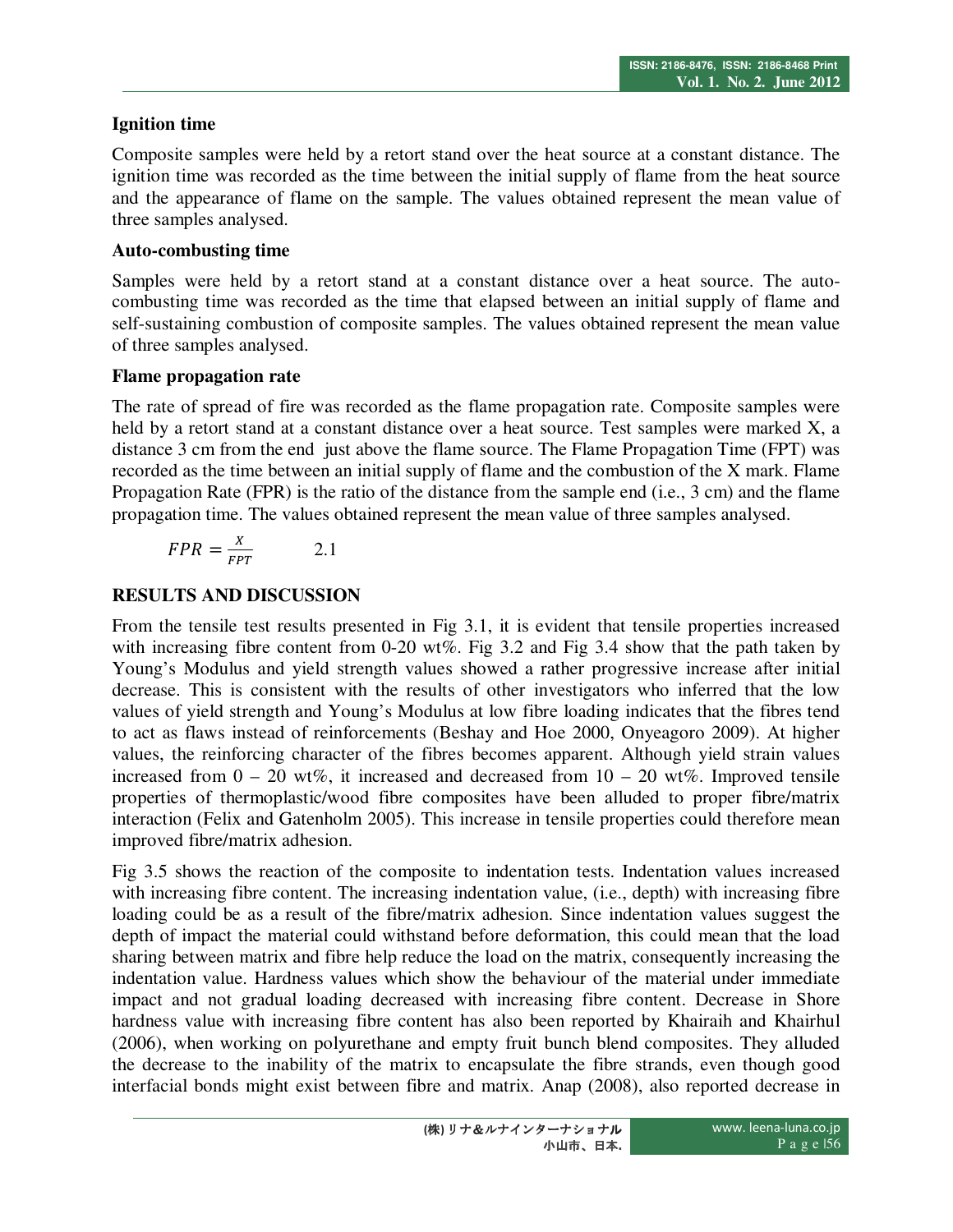Shore hardness value with increasing fibre loading when High density polyethylene was reinforced with flax fibres.

Flammability test results are presented in Fig  $3.7 - Fig$  3.9. Test results show that the flammability of the composite increased with increasing fibre loading. Ignition tests show that the composites experienced increase in ignition time with increasing fibre content. Since ignition depends on the availability of combustible gaseous hydrocarbon, it can be inferred that the delay in ignition time with increasing fibre loading means that the presence of wood fibres decreased the release of combustible gases. *Auto-combustion* time also increased with increasing fibre loading. *Auto-combustion* which is the point at which the material is able to continue burning without an external flame source is dependent on the amount of heat released during the combustion cycle. A limited quantity of heat released would not be able to preheat, decompose, ignite or combust the material. The delay in *auto-combustion* could therefore mean that the presence of AlstoniaBoonei wood fibres reduced the heat release during combustion either by releasing anti-combustible gases that reacted and stabilized flame propagating radicals, or, the presence of ash in the wood fibres smothered burgeoning flame. Flame Propagation Rate (FPR) test result (Fig 3.9), FRP reveal the relative resistance of the composite to decompose and consume. The more readily the material consumes the higher the FRP value. The decreasing value of FRP with increasing fibre loading suggests that the presence of AB wood fibres in LDPE improved the relative structural integrity of the material in the face of heat.

# **CONCLUSION**

Reinforcing LDPE with AB wood fibres improves both mechanical and flammability properties of the composite. Tensile properties – yield strength, Young's Modulus and yield strain increased from  $0 - 20$  wt%. Indentation tests show increasing indentation value with increasing fibre loading. However, the value of hardness decreased with increasing fibre content. The general improvement in the mechanical properties of the composite could mean proper compatibility of AB wood fibres and LDPE matrix.

Flammability property tests: ignition time, auto-combustion time, and Flame Propagation Rate, show improved flame retardancy of LDPE/AB composite with increasing fibre loading.

# **REFERENCES**

Mohanty, A.K., M. Misra and G. Hinrichsen. 2000. Biofibres, biodegradablepolymers and biocomposites: An overview*. Macromolecular Materials andEngineering* 276-277(1): 1-24.

Mohanty, A.K., M. Misra and L.T. Drzal. 2001. Surface modifications of naturalfibers and performance of the resulting biocomposites: An overview.*Composite Interfaces* 8(5):313-343.

Mohanty, S., S.K. Verma and S.K. Nayak. 2006. Dynamic mechanical andthermal properties of MAPE treated jute/HDPE composites. *CompositesScience and Technology* 66: 538-547.

Jacob, M., S. Thomas and K.T. Varughese. 2004. Mechanical properties ofsisal/oil palm hybrid fiber reinforced natural rubber composites.*Composites Science and Technology* 64: 955-965.

Van de Velde, K. and P. Kiekens. 2001. Thermoplastic polymers: overview ofseveral properties and their consequences in flax fiber-reinforcedcomposites. *Polymer Testing* 20: 885-893.

Van de Velde, K. and P. Kiekens. 2002. Thermal degradation of flax: thedetermination of kinetic parameters with thermogravimetric analysis.*Journal of Applied Polymer* Science 83: 2634-2643.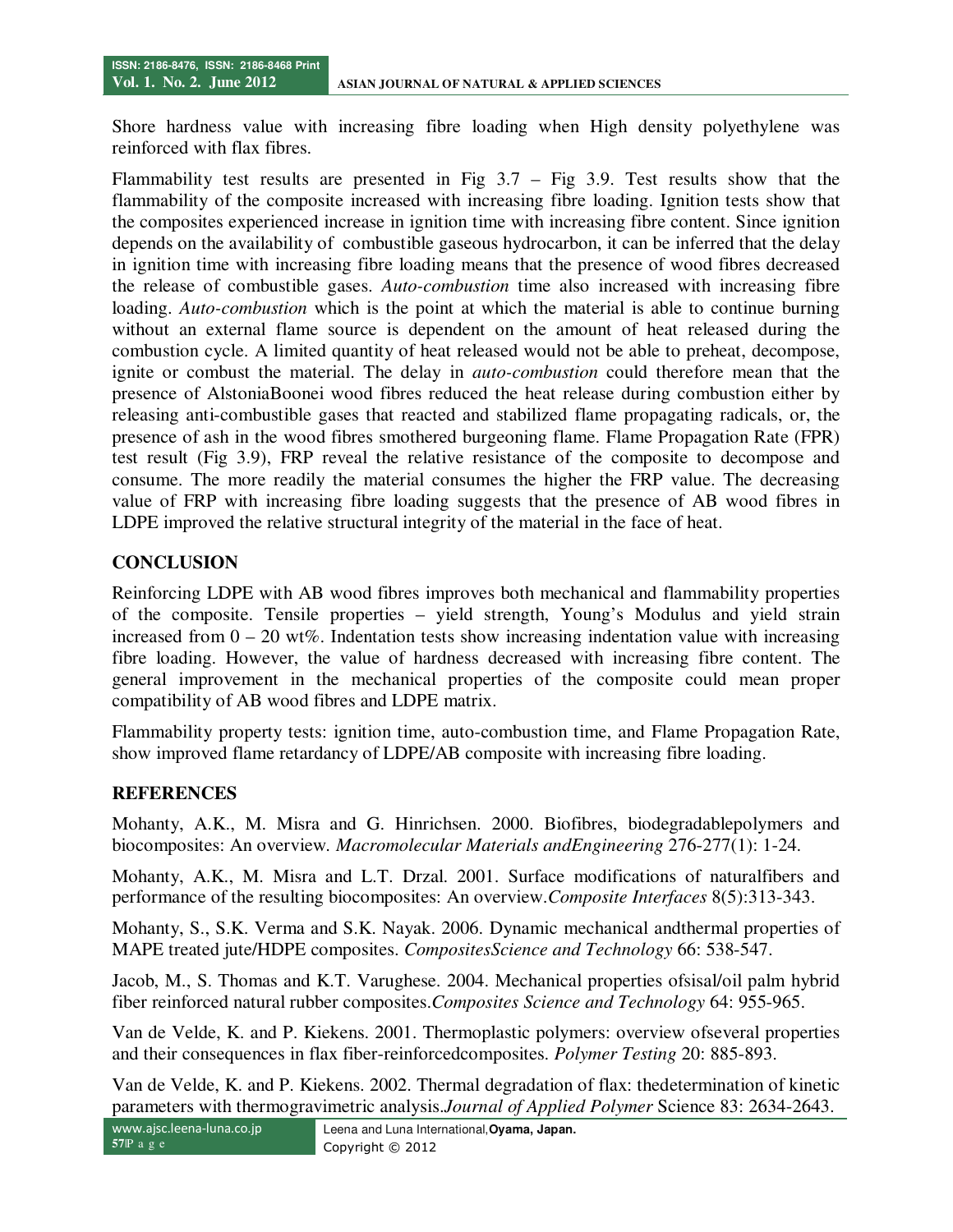Fung, K. L., X. S. Xing, R. K. Y. Li, S. C. Tjong and Y. W. Mai. 2003a. Aninvestigation on the processing of sisal fibre reinforced polypropylenecomposites. *Composites Science and Technology* 63(9): 1255-1258.

Fung, Ch-P. 2003b. Manufacturing process optimization for wear property of fiber reinforced polybutylene terephthalate composites with grey relationalanalysis. *Wear* 254: 298-306.

Jacob, M., S. Thomas and K. T. Varughese. 2004. Mechanical properties of sisal/oilpalm hybrid fiber reinforced natural rubber composites. *Composites Scienceand Technology* 64: 955-965.

Oksman K., M. Skrifvars and J.-F.Selin. 2003. Natural fibers as reinforcement inpolylactic acid (PLA) composites. *Composites Science and Technology* 63:1317-1324.

Garkhail, S. K., R. W. H. Heijenrath and T. Peijs. 2000. Mechanical properties ofnatural-fibermat-reinforced thermoplastics based on flax fibers andpolypropylene. *Applied Composite Materials* 7: 351-372.

Gassan, J. and A.K. Bledzki. 1997. The influence of fiber-surface treatment onthe mechanical properties of jute-polypropylene composites. *CompositesPart A: Applied Science and Manufacturing* 28: 1001–1005.

Herrera-Franco, P., A. Valade-Gonzalez and M. Cervantes-Uc. 1997. Developmentand characterization of a HDPE-sand-natural fiber composite. *CompositesPart B* 28B: 331-343.

Keller, A. 2003. Compounding and mechanical properties of biodegradable hempfiber composites.*Composites Science and Technology* 63: 1307-1316.

Santos, P. and S. H. Pezzin. 2003. Mechanical properties of polypropylene reinforcedwith recycled-pet fibres. *Journal of Materials Processing Technology* 143-144: 517-520.

Bledzki, A. K. and J. Gassan. 1999. Composites reinforced with cellulose basedfibers. *Progress in Polymer Science* 24: 221-274.

Bledzki, A. K., Reinhmane, S. and Gassan, J.1998.Thermoplastics reinforced with wood fillers.*PolymPlast. Technol. Eng.* 37:451-468.

Chawla, K.K.1987. *Composite Materials.Science and Engineering. Springer-Verlag,* New York.

Stamm, A. (2002). "Acetylation of Cellulose", J. Appl. Polym.Sci.; 9, 1124.

Woodhams, N. (2000). Macromol. Chem. Phys.; 172; 252 – 264.

Saphieha, Z. and Good, A. (2000).Macromol. Chem. Phys., 187; 124 – 130.

Rozman, M. and Gent, F. (2005). Adv. Polym. Sci.; 129; 18 – 28.

Ranal, D. and Devi, Z. (2006).Prog.Polym. Sci.; 27; 84 – 91.

Raj.S. and Beshay, P. (2004)."Bio-based Thermoplastic Composites and Environmental issues". J. Macromol. Sci. Chem. Phys., C42; 417.

Hancox, L. (2001). "Thermoplastic Composite Materials: Opportunities and Challenges", J. Macromol.Sci – Dev. Macromol. Chem. Phys. C19, 481.

Herrera-Franco and Angular-Vega (2000)."Bio-polymer Composites: An Introduction", J. Macromol.Sci – Pure.Appl. Chem; A27; 129 -150.

Felix, A. and Gatenholm, R. (2005).Prog.Polym.Sci; 18, 82 – 97.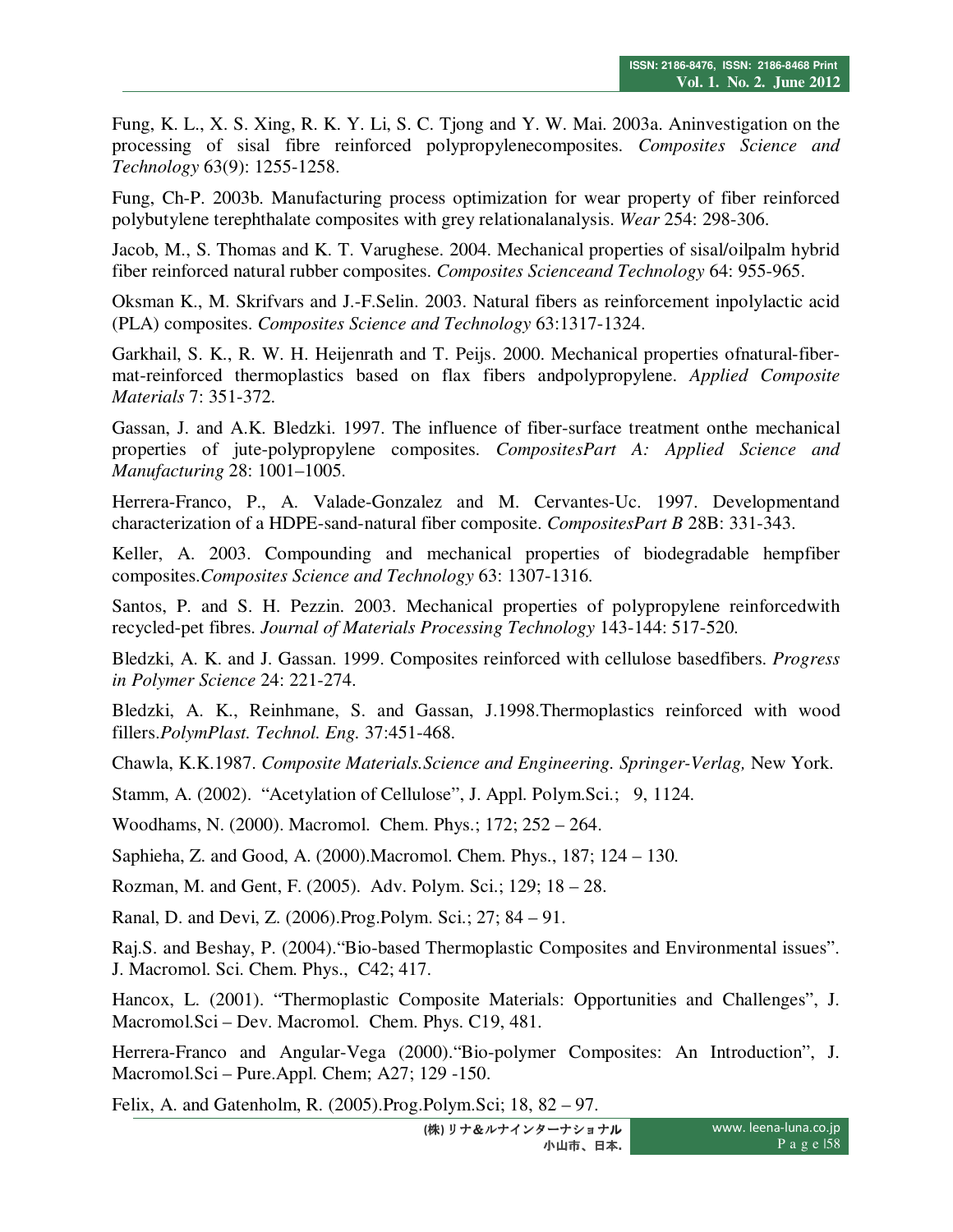Childress, V. and Selke, B. (2003).Macromol. Chem. Physi; 199, 142 – 153.

Debapriya, D., and Basudam, A. (2004). "The effect of grass fiber filler on curing characteristics and mechanical properties of natural rubber," Polymers for Advanced Technologies 15(12), 708- 715

Beshay, P. and Hoe, D.(2000). Macromolecules, 22, 117 – 128.

Chauhan, G.S., Kaur, I., Misra, B.N., Singha, A. S., and Kaith, B. S. (2000). "Evaluation of optimum grafting parameters and the effect of ceric ion initiated grafting of methyl methacrylate onto Jute fibre on the kinetics of thermal degradation and swelling behaviour," Polymer Degradation and Stability 69,261-265.

Jacob, M., Francis, B., Thomas, S., and Varughese, K.T. (2006). "Dynamical mechanical analysis of sisal/oilpalm hybrid fibre reinforced natural rubber composites," Polymer Composites 27(6),671-680.

Nelson, G.L.(1995), In Fire and Polymers II: Materials and Tests for Hazard Prevention, Nelson, G.L., ed., American Chemical Society, Washington, D.C., Vol. 599, pp. 1-26.

Cullis, C.F. and Hirschler, M.(1981), The Combustion of Organic Polymers, Clarendon Press, Oxford.

Stark, N. M., White, H. R., Mueller, S. A., Osswald, T. A.(2010): Evaluation of various fire retardants for use in wood flour-polyethylene composites. Polymer Degradation and Stability, 95, 1903-1910.

Gerard, C., Fontaine, G., Bourbigot, S. (2010): New trends in reaction and resistance to fire of fire-retardant epoxies. Materials, 3, 4476-4499.

Singleton, A. C. N., C. A. Baillie, P. W. R. Beaumont and T. Peijs. 2003. On themechanical properties, deformation and fracture of a natural fiber/recycledpolymer composite. C*omposites Part B: Engineering* 34: 519-526.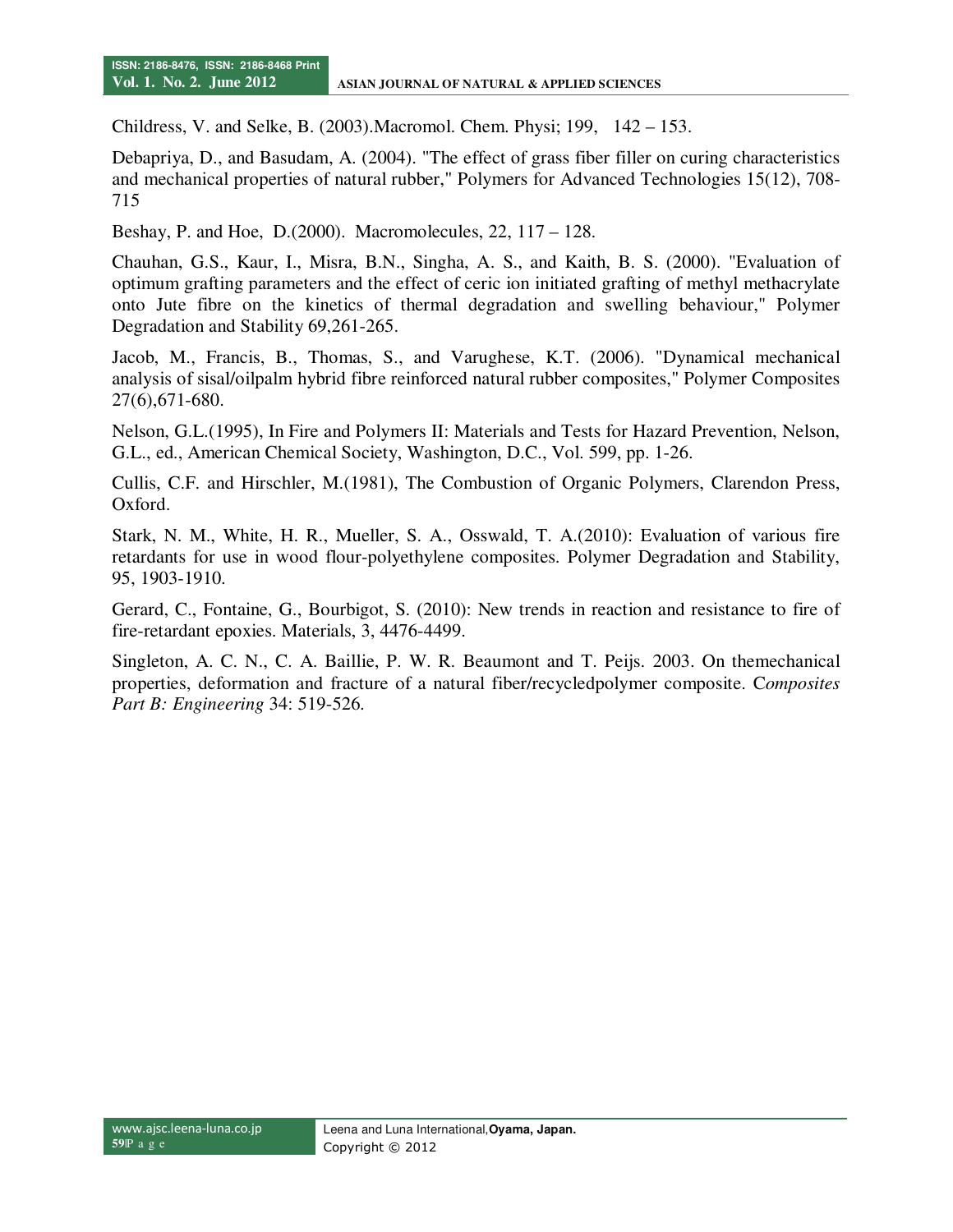

**Fig 3.1 Graph of Stress vs. Strain for LDPE/AB Composites at Different Fibre Content** 



**Fig 3.2 Graph of Yield Strength vs. Fibre Loading of LDPE/AB Composite**



**(**株**)** リナ&ルナインターナショナル 小山市、日本**.**

www. leena-luna.co.jp P a g e |60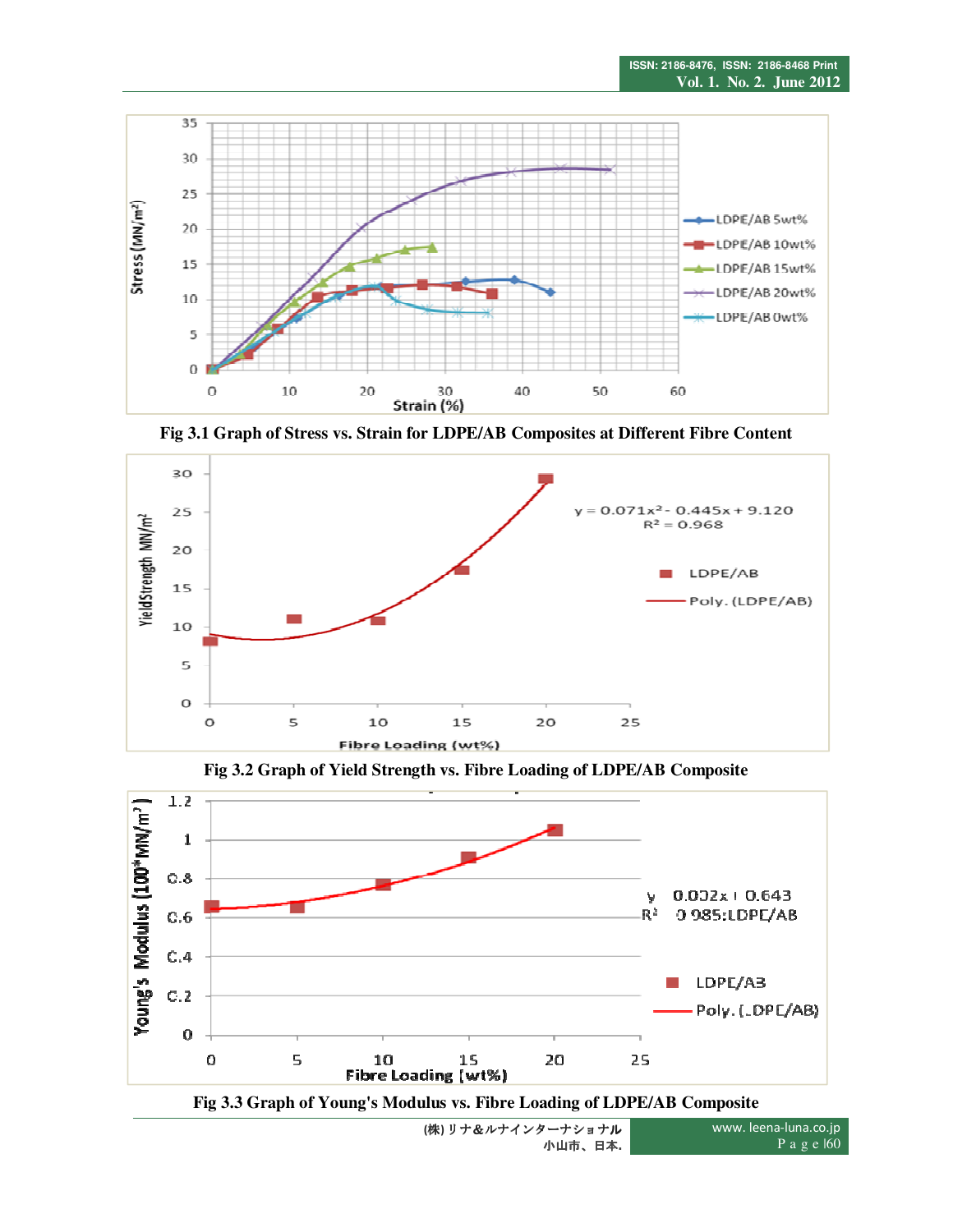

**Fig 3.4 Graph of Yield Strain vs. Fibre Loading of LDPE/AB Composite**



**Fig 3.5 Graph of Indentation vs. Fibre Loading of LDPE/AB Composite**





www.ajsc.leena-luna.co.jp **61**|P a g e Leena and Luna International,**Oyama, Japan.**  Copyright © 2012